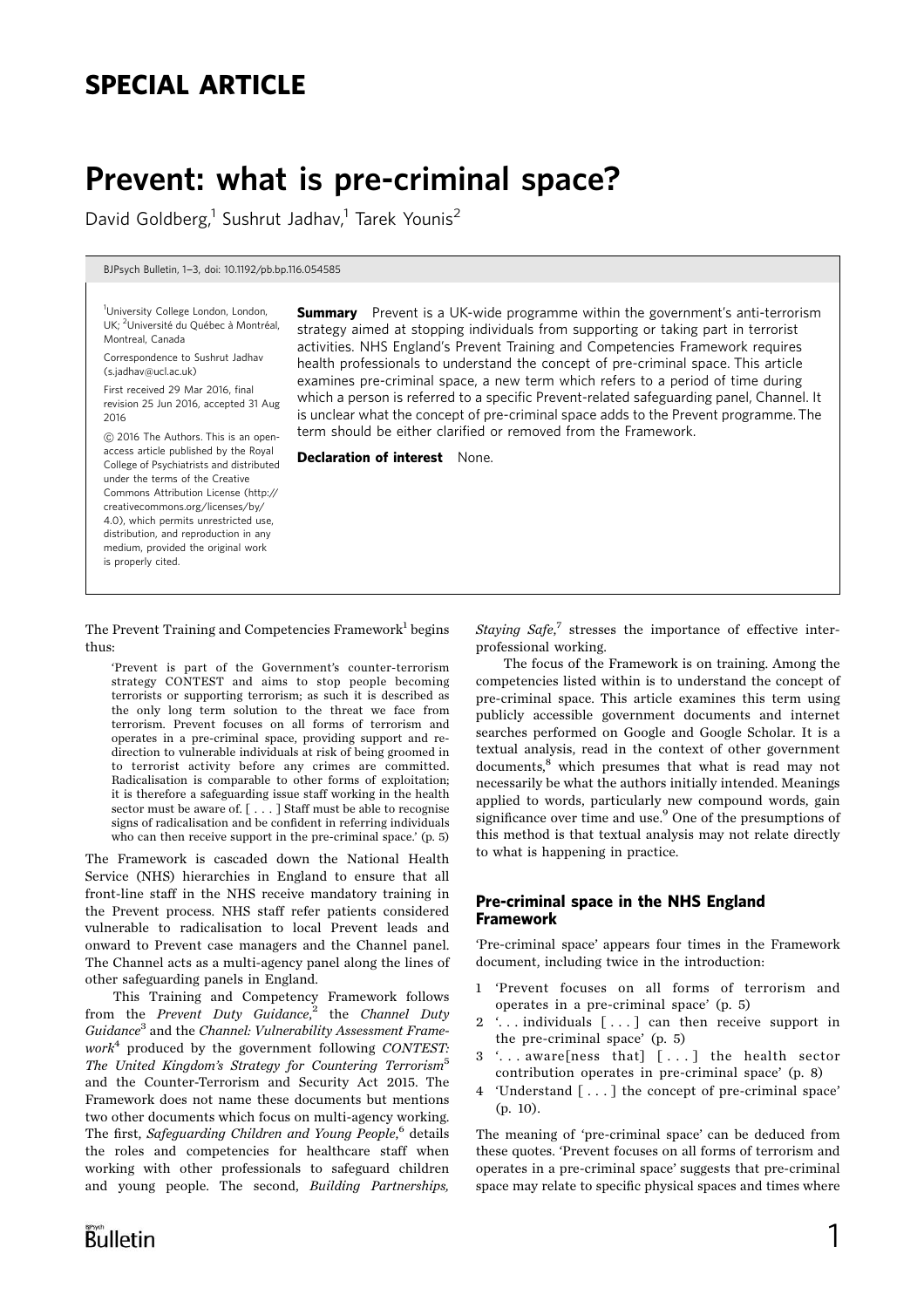professionals 'operate' or act within the aims of the Prevent programme. The statement that 'individuals [ . . . ] can then receive support in the pre-criminal space' suggests that the professional activity involved is 'support'. What constitutes 'support' is detailed in the Channel Duty Guidance.<sup>3</sup> The fact that 'the health sector contribution operates in pre-criminal space' implies that other health sector activities may not operate in the pre-criminal space. In what way NHS activity in this 'space' is different from that in other space is not stated anywhere. The need for health professionals to understand 'the concept of pre-criminal space' suggests that there is an important difference between what precriminal space is and what it is not. Read in the context of Prevent<sup>2</sup> and *Channel Duty Guidance*,<sup>3</sup> pre-criminal space is likely to start on acceptance of a referral of a person within the Channel panel, or perhaps on referral or discussion of the possibility of referral by NHS staff to Channel personnel. Thus, pre-criminal space has temporal and spatial aspects. As the time and space is decided by negotiation with and between professionals, the term also has inter-professional dimensions. This is supported by Framework naming documents that focus on effective multidisciplinary work rather than the Prevent and Channel Duty guidelines.<sup>6,7</sup>

The Framework document views the Prevent programme as part of the wider safeguarding agenda. However, there is one important difference compared with other safeguarding panels: the coordinator of the Channel process, the Channel Police Practitioner (CPP), is a police officer or is employed by the police (ref. 3, para. 30). Thus, unlike other safeguarding procedures, the police have a central coordinating function.

### Coining of 'pre-criminal space'

The term pre-criminal space is new. It was introduced by this Framework and cascaded to all trusts by NHS England. The term does not occur in non-NHS Prevent documents or in CONTEST. References to pre-criminal space since the term was introduced are largely found in trust documentation and NHS PowerPoint presentations, together with some journalist reports and blogs. For instance, the Telegraph comments on the police use of the term and possible repercussions on state-Muslim relations.10

All NHS trusts in England are mandated to enact the Framework document and produce policy or guidance documents. None of these documents define pre-criminal space any further. Many use pre-criminal space with quotation marks, a few prefacing the term with 'so-called'. The usual statement is a reiteration of 'Prevent operates in the pre-criminal space'. Occasionally the hyphen is replaced by a space between 'pre' and 'criminal' but the words are never placed directly together. The most detailed definition we have found comes from a glossary in a Prevent document from Mersey Care NHS Trust, beginning with a precautionary note: 'These definitions relate to PREVENT and are not always authoritative in any wider context.' 'Pre-Criminal Activity/Space' is explained by focusing on 'multiagency working to ensure that individuals are diverted away before any crime is committed'.<sup>11</sup> This definition merges 'space' with multi-agency activity.

So far we have argued that pre-criminal space refers to the time when a person is engaged by the Channel panel and related professionals. It denotes the time, space and interprofessional activity involved in planning, coordinating support and possibly monitoring in the NHS England Prevent programme. What is unclear is whether the Channel process and panel meetings are in any way different from other multi-agency activities. This may be deduced by examining possible connotations of the term based on participants' understanding of language use in its social context.

Pre-criminal space consists of three terms: 'pre' meaning before, 'criminal' as a person who has committed a crime or repeated crimes, and 'space' as a continuous physical area. 'Pre' appears to modify the second term, 'criminal', rather than space. Hyphens are not usually used after prefixes such as 'pre', unless the resulting meaning becomes ambiguous, for example 'pre-order' rather than 'preorder'. Thus, the use of the hyphen both gives a separation between pre-crime and crime and creates the link. The term implies that the 'space' is pre-criminal, not the individual. While the use of the term 'space' suggests a physical space, such as a meeting room, there are no references to where the vulnerable person is to be supported. 'Space' in this context is used as a relational concept, common in expressions such as 'I need space to think', meaning 'I need a place for myself, away from certain social relationships'.

### The derivation of pre-criminal space

The etymology of the term is significant to the discussion. 'Pre-crime' and 'space', as separate words, suggest they are potentially independent concepts. The term 'precrime' was said to be coined by science fiction writer Philip K. Dick in his short story *Minority Report.*<sup>12</sup> The drama is based on the concept that crime has not occurred yet but will occur in future unless measures are taken. The belief that crime can be prevented by identification and intervention has a long history. In the 19th century, Lambroso's theory of criminal atavism famously purported to identify future criminals by their abnormal physical appearance. In recent years, criminologists use the term pre-crime to criticise the move to criminalise people prior to the committing of crime.<sup>13</sup> More recently, the term 'pre-criminal space' has been used in the US security industry in relation to Islamic fundamentalist terrorism. $14$  We find no evidence that the concept of 'space' in pre-criminal space derives from academic theorising about space. Depending on context, however, space connotes elements of time as well as physical or abstract forms of space. Space in pre-criminal space can thus gain different metaphoric associations depending on the immediate social context. Pre-criminal space may describe the physical space where 'support' is planned, 'operated' or monitored. It may also relate to the time that the person is subject to the Channel panel process, or to differences in the social rules of interprofessional interaction, as compared with different safeguarding panel discussions. Finally, it may refer to differing social identities

Bulletin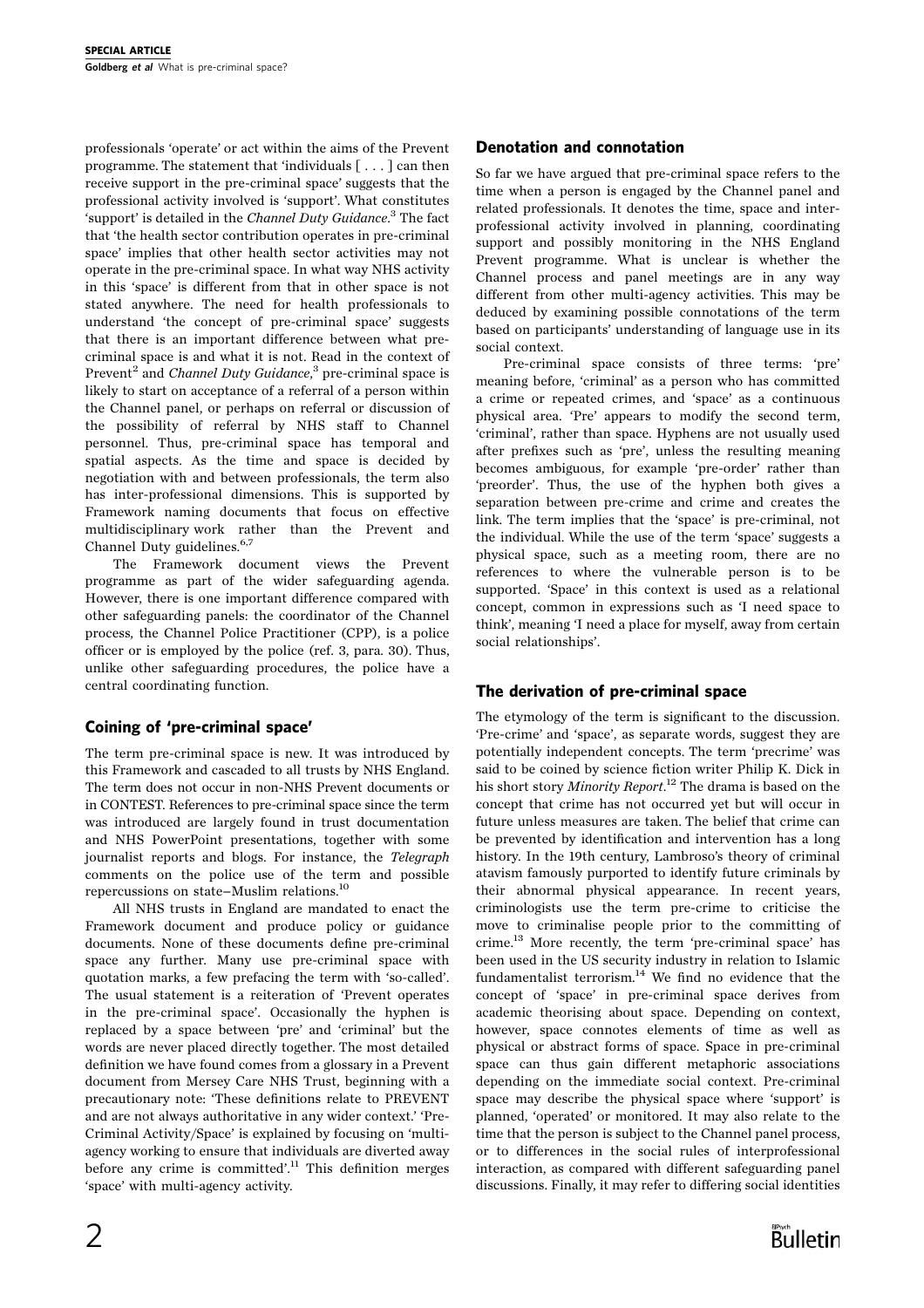of the person referred to the Channel panel and the professionals involved.

### Rhetoric

The Framework provides an abbreviated and reasoned argument in support of the Prevent programme and the involvement of health professionals. Like all arguments, it persuades through the use of the metaphoric qualities which words gain in use. There are two sets of metaphors within the Framework, one pertinent to NHS professionals and the other to the police. The health metaphors are borrowed from structural engineering, with vulnerability and support suggesting the diathesis-stress model. The person is weakened from external assault or internal deficiency; structural support is provided from outside so the individual can withstand potential assaults or threats. Even the WRAP acronym (Workshops to Raise Awareness of Prevent) suggests physical bodily protection against external threat. The criminal justice terms (i.e. radicalisation, extremism, CONTEST, counter-terrorism, strategy) suggest a heightened spatial metaphor, polarisation and direction of movement. The creation of the term pre-criminal space may be an attempt to bridge the health and police use of metaphor: the health metaphor aiming for stability and predictability, while the criminal justice metaphor focuses on adaptability. The lack of effective definition of pre-criminal space allows for evolving inter-agency norms during the Channel process to vary with context.

If new concepts emerge by visual analogy, $^{15}$  precriminal space can be seen as an extension of crime prevention. It can be visualised as a system of continuous and contained passages. Prior to the vent (derived from the Latin root, as in prevent), professionals direct radicals, people who have an attractive or repulsive charge or energy, past the vent and into the channel. As the radicals pass along the vent their charge or energy becomes less strong and the radical no longer moves towards the extreme.

If the term pre-criminal space mobilises healthcare professionals and Channel partners towards a crime prevention role of health intervention, pre-criminal space has the potential to act as a form of 'excitable speech' to alert listeners to the threat of terrorism.<sup>16</sup> The rhetorical use of the term pre-criminal space during the Channel process could be perceived as an attempt to persuade professionals to disclose information or make decisions they would otherwise not make in other safeguarding forums and in comparable circumstances.

### Opinion

The Training and Competency Framework is an action plan, laying out who does what, when and with whom. For the implementation of Prevent, terms need to be defined to such a degree that the participants can understand the concepts involved. Indeed, the Framework itself asks NHS staff to understand the concept of pre-criminal space (p. 10). Pre-criminal space clearly denotes a period of time in the Prevent process without adding further meaning and keeping open the opportunity for the term's possible rhetorical use in Channel meetings.

One synonym for pre-criminal space is crime prevention. This raises the possibility of changing the wording of the Framework to replace this obscure and newly coined term with 'crime prevention'. Alternatively, discussion and clarification of the concept of pre-criminal space would allow it to define the participants' relationships as the crime prevention activity proceeds. Further multidisciplinary research linking NHS documents to practice may enable the Prevent guidance and framework to be linked with practice. When the time comes for the Prevent framework to be updated (although no such date is given in the document), we recommend that the term should be clarified or removed.

### Acknowledgements

We thank the Newton International Fellowship, supported by the Royal Society, the British Academy, and the Academy of Medical Sciences.

### About the authors

David Goldberg is a Visiting Researcher in the Division of Psychiatry, University College London, and medical anthropologist, London, UK. Sushrut Jadhav is a consultant psychiatrist, Camden & Islington NHS Foundation Trust, London, and Clinical Senior Lecturer in Cross-cultural Psychiatry, University College London, UK. Tarek Younis is a PhD/PsyD candidate at Université du Québec à Montréal, Canada, and consultant for the Montréal police regarding Arab/Muslim community issues.

### References

- 1 NHS England Nursing Directorate Adult Safeguarding. NHS England -Prevent Training and Competencies Framework. NHS England, 2015.
- 2 HM Government. Prevent Duty Guidance: Guidance for Specified Authorities in England and Wales on the Duty in the Counter-Terrorism and Security Act 2015 to Have Due Regard to the Need to Prevent People from Being Drawn into Terrorism. HM Government, 2015.
- 3 HM Government. Channel Duty Guidance: Protecting Vulnerable People from Being Drawn into Terrorism. HM Government, 2015.
- 4 HM Government. Channel: Vulnerability Assessment Framework. HM Government, 2012.
- 5 HM Government. CONTEST: The United Kingdom's Strategy for Countering Terrorism: Annual Report for 2014. HM Stationery Office, 2015.
- 6 Royal College of Paediatrics and Child Health. Safeguarding Children and Young People: Roles and Competences for Health Care Staff (Intercollegiate Document, 3rd edn). RCPCH, 2014.
- 7 Department of Health. Building Partnerships, Staying Safe: The Health Sector Contribution to HM Government's Prevent Strategy: Guidance for Healthcare Workers. Central Office of Information, 2011.
- 8 Fairclough N. Critical Discourse Analysis: The Critical Study of Language. Routledge, 2010.
- 9 Iser W. The Act of Reading: A Theory of Aesthetic Response. Johns Hopkins University Press, 1980.
- 10 Russell J. Making an opinion illegal is not going to stop terrorism. Telegraph 2015; 13 May.
- 11 Safeguarding Adult Lead, Prevent Lead. Prevent (version 2). Mersey Care NHS Trust, 2015.
- 12 Dick PK. Minority Report. Gollancz, 2002.
- 13 Zedner L. Pre-crime and pre-punishment: a health warning. CJM 2010;  $81:24-5$
- 14 Weine S, Cohen J, Brannegan D. Moving Beyond Motive-Based Categories of Targeted Violence. Argonne National Lab (ANL), 2015.
- 15 Hesse M. Models and Analogies in Science (revised, ed.). Notre Dame University Press, 1966.
- 16 Butler J. Excitable Speech: A Politics of the Performative. Routledge, 1997.  $\bigcirc$ **extra** OPEN<br>ACCESS (cc)